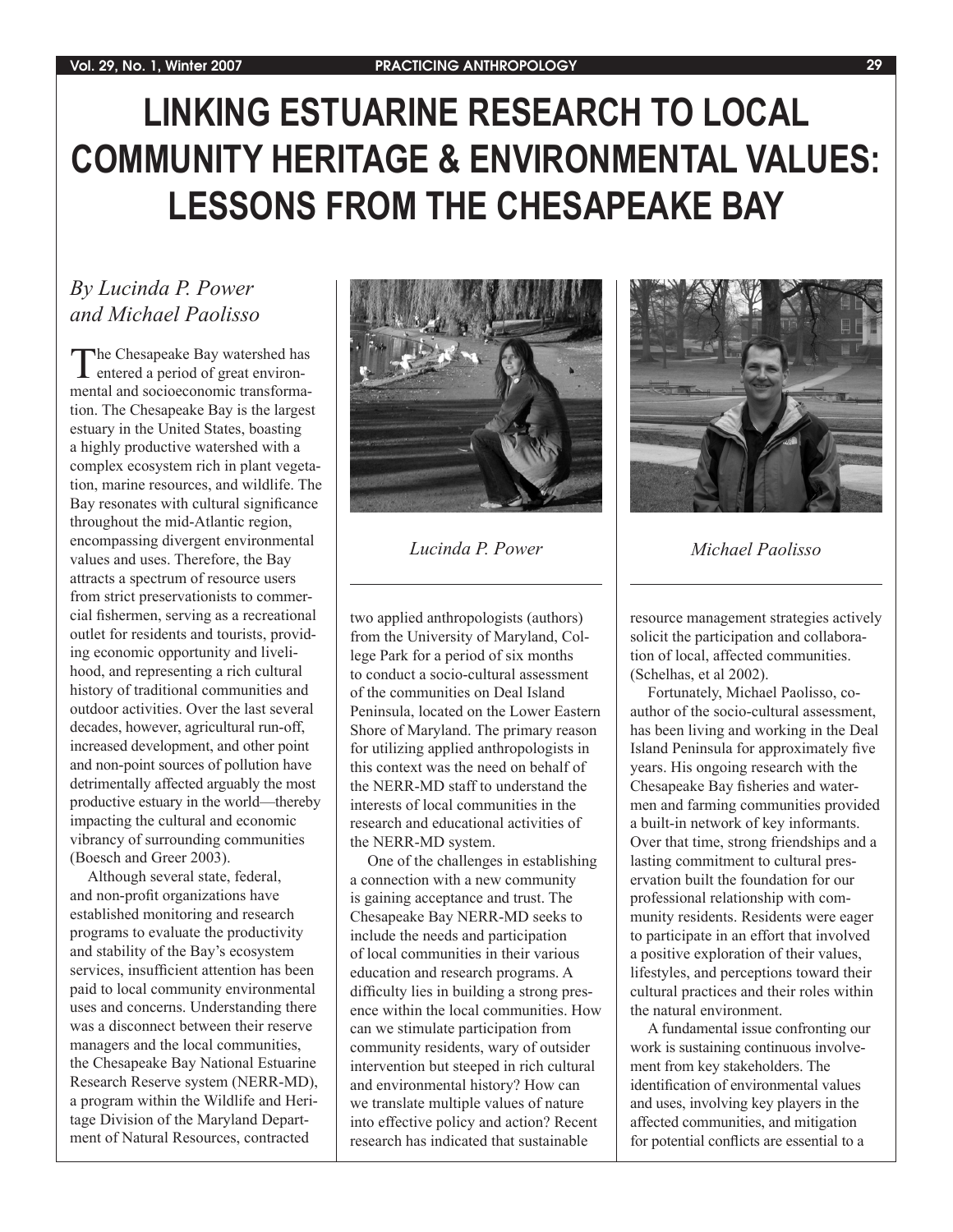#### 30 PRACTICING ANTHROPOLOGY Vol. 29, No. 1, Winter 2007

successful combined effort in resource management. In order to achieve these goals, a socio-cultural baseline assessment is needed to indicate relevant social, political, and economic factors in any environmental decision-making framework. Therefore, there has been a recent trend for estuarine reserves to incorporate community and socio-cultural needs and interests into their management strategies.

 The specific socio-cultural context can be explored in rich detail through the inclusion of traditional knowledge and community collaboration. The residents, tourists, and scientists living and/or working on Deal Island Peninsula have

sues, specifically in developing outreach strategies to local communities, building programs that target local community needs and concerns, and establishing sustainable relationships between residents and estuarine scientists and resource managers. Human interaction and civilization cannot be thought of as being removed from nature. "Our ways of thinking about the natural world are powerfully shaped by our time, our place, and our culture…if we hope for an environmentalism capable of explaining why people use and abuse the earth as they do, then the nature we study must become less natural and more

 $66$ Applied anthropologists have taken an active role in capturing the human component of resource management issues, specifically in developing outreach strategies to local communities, building programs that target local community needs and concerns, and establishing sustainable relationships between residents and estuarine scientists and resource managers. "

a historical understanding of the local economic, political, and social systems. The importance of such an inclusion not only addresses the needs of the target community, but also allows the community to take initiative in program development or corporate relationships. "By any name, its proponents argue that traditional ecological knowledge offers rich ecological insight, that it allows… other local communities to participate more effectively and equally in resource management—it confers numerous benefits from the narrowly technical and scientific to the broadly cultural and political" (Huntington, et al. 2002).

Applied anthropologists have taken an active role in capturing the human component of resource management iscultural" (Cronon 1996). NERR-MD wanted to be able to foster this relationship between one of their components, Monie Bay, and the communities surrounding these marshes.

The Monie Bay component is not only representative of a Chesapeake Bay natural resource, but also serves to preserve and reflect the rich web of cultural history and stewardship. The designation of Monie Bay in 1985 as part of the Chesapeake Bay NERR-MD by DNR and NOAA heralded the beginning of a sustained and combined effort in Maryland to preserve critical marshes through scientific and educational outreach efforts. Monie Bay, a tributary of Tangier Sound and located on the Deal Island Peninsula, is one of three

Maryland components of the Chesapeake Bay National Estuarine Research Reserve System (NERRs).

Indeed, Monie Bay is representative of important estuarine processes, making the component an ideal natural laboratory; however, its cultural significance is less understood. There is an opportunity for Monie Bay to serve as a meeting ground between community scientific and educational interests and Chesapeake Bay NERR-MD research priorities. The creation of large protected areas is a fundamental strategy in biodiversity and watershed conservation, but their success often depends on effectively managing relationships between reserves and local communities. "Since the early 1980s, this trend in international conservation has been to manage this relationship through integrated conservation and development projects" (Schelhas, et al. 2002).

 Our findings revealed resident attitudes and uses toward the natural environment, what educational and scientific interests would be most beneficial to their needs, and suggested approaches to integrate cultural heritage into reserve programming. We want to not only communicate to NERRs what specific scientific and educational priorities residents want from them as an organization, but how to establish a sustainable dialogue and relationship with the communities through this culturalecological knowledge we've uncovered. These findings and relationships with the community residents would hopefully establish a link between scientific and educational programming to community needs and concerns.

Through the use of anthropological methods such as participant observation, informal interviewing, and focus groups, we were able to identify and evaluate cultural beliefs and values held by various Monie Bay stakeholders to help determine culturally-appropriate ecological and community benefits from the component. Interviews with watermen, farmers, business-owners, educators, country agents, and students revealed dynamic relationships not only with the marsh but also amongst residents themselves. Throughout this paper,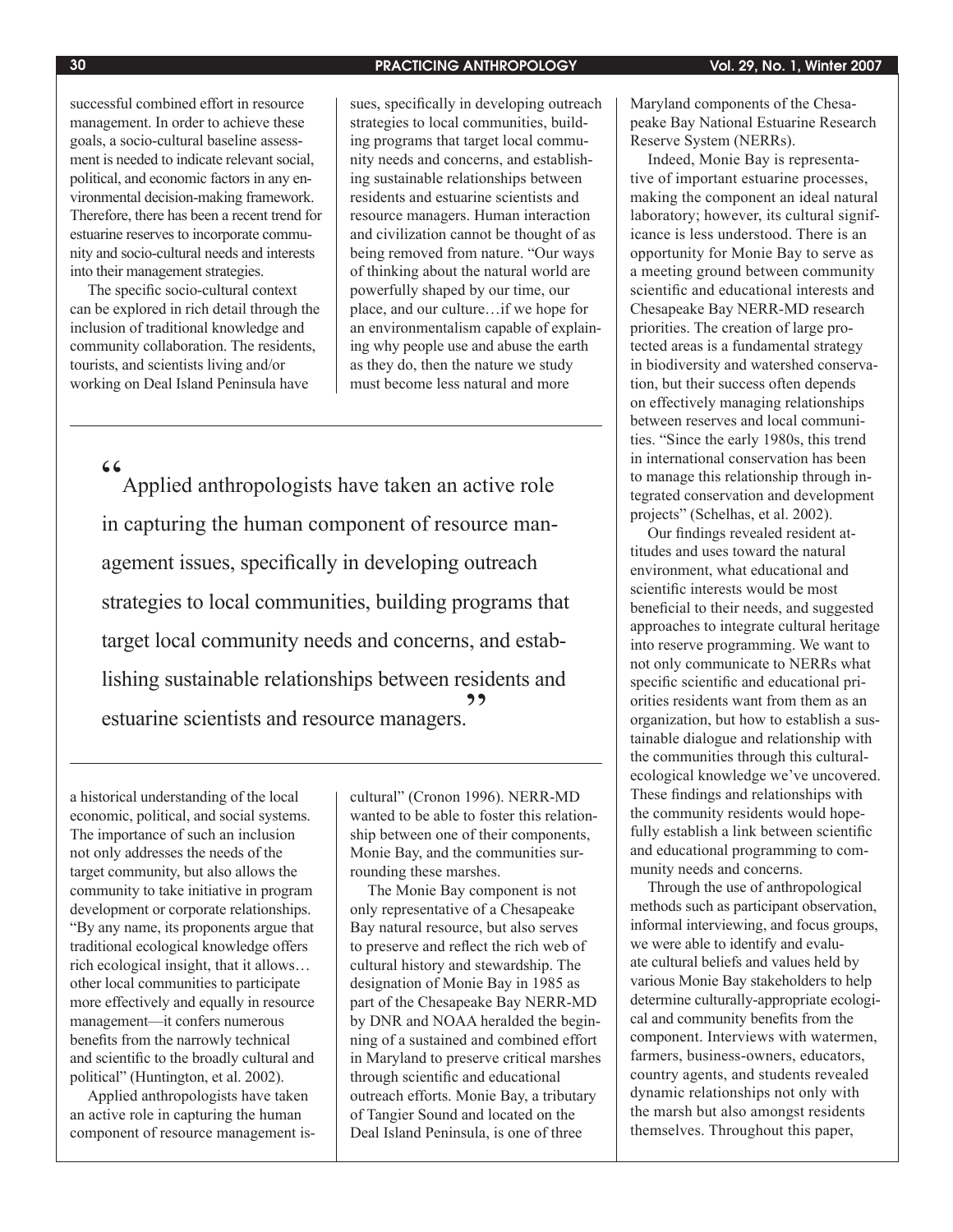#### Vol. 29, No. 1, Winter 2007 PRACTICING ANTHROPOLOGY 31

you will discover how residents situate Monie Bay through their attitudes and uses of the general, surrounding marsh; the positive attitude toward state protection over the marshland; the residents' willingness to work with scientists and reserve managers to learn more estuarine science; and the shared concern between farmers and watermen regarding the increased development in the marsh. The following sections will describe the Deal Island communities, their environmental uses and values, and scientific and educational priorities. Finally, the conclusion will explore future challenges and opportunities that remain to continue the work needed for integrating community values into reserve management.

#### **The Deal Island Communities**

*We wouldn't have bought down here if we thought it was another Annapolis.*

Wenona Resident

The Monie Bay component is situated among several rural communities on the lower Eastern Shore of Maryland in Somerset County. The rural communities surrounding the Monie Bay component that were used for this study include Princess Anne, Westover, St. Stephens, Mt. Vernon, Oriole, Dames Quarter, Venton, Deal Island, Chance, and Wenona. These communities embrace a timeless commitment to land, water, and family, forged through several generations of farming and commercial fishing subsistence practices. Some of the outstanding features of the Eastern Shore include family histories that can be traced back to the earliest settlement patterns in the United States, former booming commercial fishing and agricultural industries, and a deep sense of community and self-sufficiency.

 Communities are defined by their surrounding environments, as well as by churches, families, and a historical sense of place. Within the past several years, the Eastern Shore has experienced a dramatic increase of population re-settlement, partly due to the relatively low cost of waterfront property. "Until recently, the Eastern Shore was so

isolated from the commercial and social mainstream of Maryland that residents usually thought of themselves as living in a land apart from the state" (Wennersten 1992). Great change, both socioeconomic and environmental, looms in the near future as long term residents witness comparable transformations in nearby communities. "Everybody knows everybody," the "isolation," and the fact that "we're a different breed," are comments made by residents to suggest a quiet rural living where development and "city ways" are frowned upon.

Social activities are centered on religious institutions, family homes, and meeting centers. In fact, interviews were frequently conducted at local haunts and gathering places, such as Arby's General Store and aboard crabbing vessels. A sense of community, self-sufficiency, and hard work are values practiced by residents who remain content to be removed from a faster-paced way of living. "This is where I work…knowing everybody. [I'm] not impressed with other places too commercial!" asserted a Deal Island waterman. This sense of independence is still present in communities on Deal Island Peninsula.

 The commercial fishing industries, once in abundance, began a gradual decline after the 1930s due to low crab and oyster yields. Geographical isolation once again served the communities. However, with the paving of Deal Island Road, commerce, some relocation, and political activity accelerated and spilled into Salisbury and Princess Anne. Interestingly, social and economic activity typically remained on the Peninsula. However, these tight-knit communities where change occurs slowly are suddenly becoming transformed from working watermen and farming communities to a must-see for bird watching trips and high-priced waterfront property for urban dwellers.

#### **Monie Bay as Nature**

*It wouldn't be Deal Island if there wasn't a marsh.*

Deal Island resident

*I love the marsh, the waters….* Chance resident



*Chesapeake Waterman*

Community residents were extremely elaborative on the subject of their daily interactions with nature. They quickly became engaged in showing us how the landscape has evolved over generations of use from both man-made practices and natural disturbances. We found that nature had become a cultural concept embedded into the minds of the local communities and reserve managers that reflect the values of use, recreation, and preservation. These salt marshes represent a natural landscape shared by all, from farmers to watermen to a wider range of other community residents. Recreational hunting, fishing, boating, and hiking are all activities that suggest a close tie with the marshes that surround their communities. "You can get close to nature," suggests a Dames Quarter resident. Visitors to the area also share in this landscape. Every season the Monie Bay area attracts several bird-watching tours and water enthusiasts. It is a "must stop" on birdwatching outings.

It may not be an understatement to assert that no other form of landscape that comprises the area of Monie Bay is so widely experienced and used. "I do enjoy the products that come from the marsh," exclaimed a Princess Anne farmer. Interestingly enough, however, it was difficult for residents to separate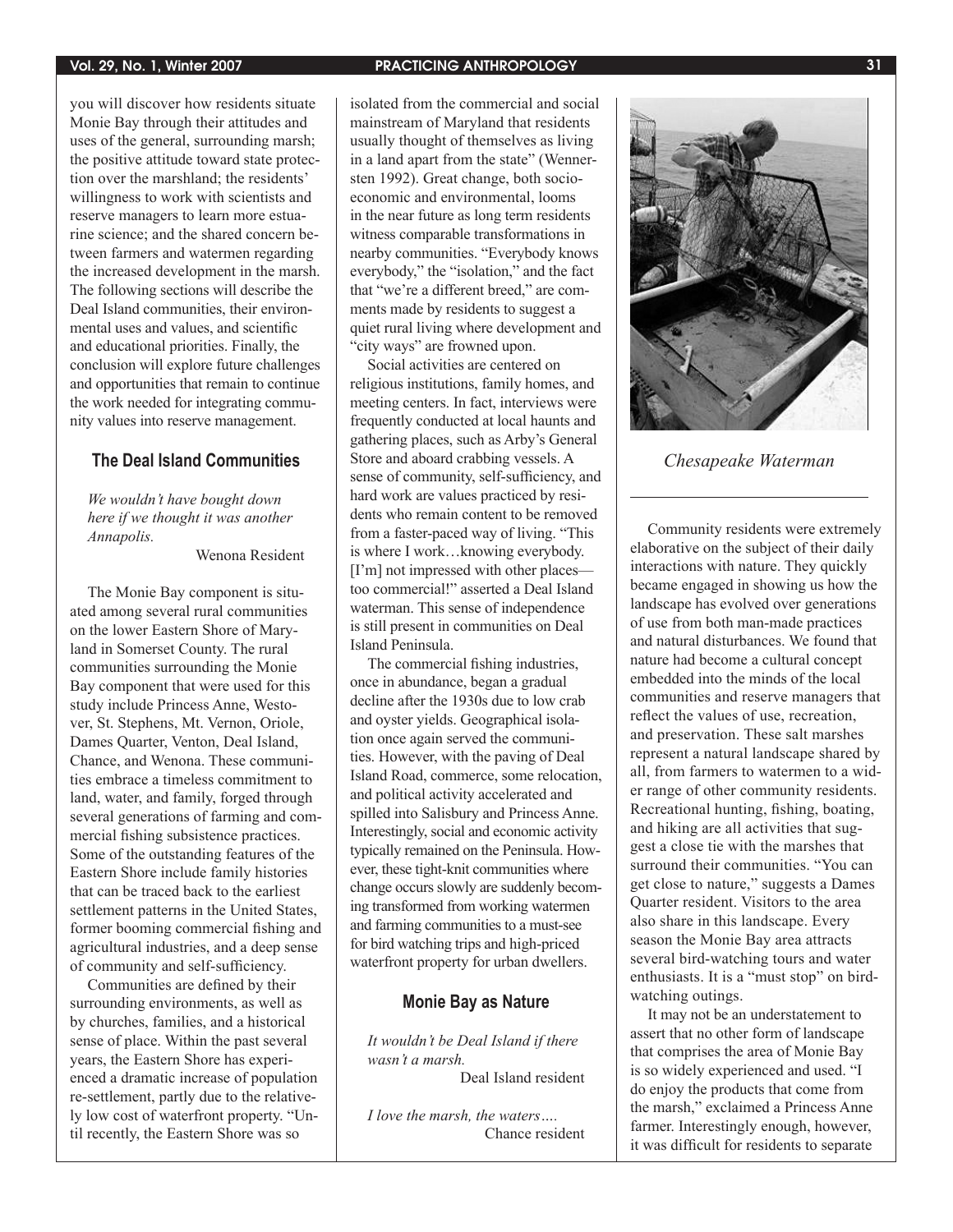the specific Monie Bay component with other marshland. Roughly half the respondents were not aware that Monie Bay was comprised of state-protected lands, much less managed by the NERR system. The one sign on the main road that designates Monie Bay as part of a national reserve system was overlooked

interaction by the state's allowance of recreational uses. As a new resident commented, "I'd like to show these things [the resources of nature] to our grandchildren [and] to be able to pass that on." Because the marsh is such a constant, shared presence on the peninsula, one resident remarked, "We take it

 $66$ Communities are defined by their surrounding environments, as well as by churches, families, and a historical sense of place.  $\overline{\phantom{a}}$ 

due to tree obstruction. Often we had to preface our interviewing with a brief description of the NERR-MD program, as many residents were unfamiliar with the organization. We had to make the connection between NERR-MD and Monie Bay for the residents. This finding brought the realization that the communities hold a holistic perspective of the marsh; divergent uses and attitudes were subsumed under the umbrella of "the marshes."

The seemingly undisturbed quality of the marshes, at least to the non-scientific eye, coupled with their extensive presence, make them a natural symbol for community residents' views on ecology and natural resource management issues. Throughout the course of fieldwork, five cultural models residents held toward the marsh were identified: 1) Marsh as recreation; 2) Marsh as natural water filter; 3) Marsh as land buffer; 4) Marsh as protection against development; and 5) Marsh as cultural heritage.

Residents hold a multi-use perspective toward the marsh. All residents interviewed use the marsh in some recreational form, whether through fishing, exploring, hunting, or swimming. The marsh is implicitly understood as a natural "playground" of sorts where respecting and preserving its natural resources are essential for future use and enjoyment. Monie Bay continues this tradition of preservation and community

[the marsh] for granted because we've lived here." This daily interaction with the marsh contributes and reinforces the multitude of attitudes and uses of the marsh.

 A surprising finding emerged when discussing the issue of state protection over local lands. Farmers, watermen, and business owners of the communities surrounding Monie Bay typically view government intervention with skepticism and trepidation. However, an outstanding similarity emerged as all stakeholder groups agreed that some level of state protection over lands was necessary for ecosystem sustainability and protection from development. Therefore, residents are open to some level of federal and state involvement. This was an obvious finding that needed to be communicated to NERRs because the reserve managers have often encountered resistance from residents toward state involvement. However, a caveat remains: In the case of farmers and watermen, they are willing to allow the state to manage the marsh because they do not directly rely on the marshes for their livelihood. Thus, an opportunity for sharing science and natural resource management approaches with watermen, farmers, and other residents in ways that are not directly threatening to their livelihood exists. This is a major advantage, compared to discussing management approaches and natural resource regulations that deal

directly with fishing and farming, where watermen and farmers often claim that regulations make it difficult for them to make a living.

### **Scientific & Educational Interests**

*Yes, I believe in science…yet they [scientists] need to interact with these guys [residents] more.* Deal Island resident

Scientific research and statesponsored educational programs have been largely absent from the Monie Bay component communities. This absence has not gone unnoticed by community residents. A Wenona resident echoed what we heard a number of times in interviews: "We would like to know this [scientific] information." Without exception, all those interviewed expressed an interest and would even welcome more collaboration and involvement with scientists and their work. However, this openness is not without some reservations, questions and concerns. A number of interviewees expressed concerns about the "agendas" of well-intentioned scientists. There is a hesitation on the part of residents to accept the findings on various scientific projects that often neglect community participation and input, as these results can lead to negative economic consequences such as further coastal and land regulations. Dissatisfaction and mistrust is frequently a result from this lack of involvement.

The residents of the Deal Island Peninsula take an active interest in their surrounding natural environment. This interest is, in fact, a necessity if one wants to live in an area where reliance upon natural resources is essential for economic livelihood of many community residents. Table 1 summarizes residents'scientific and educational priorities.

Despite the uneasy relationship between scientists and the resident groups, *a strong commitment to science remains*. A Mt.Vernon farmer put it quite succinctly: "Science is what promotes everything." In other words,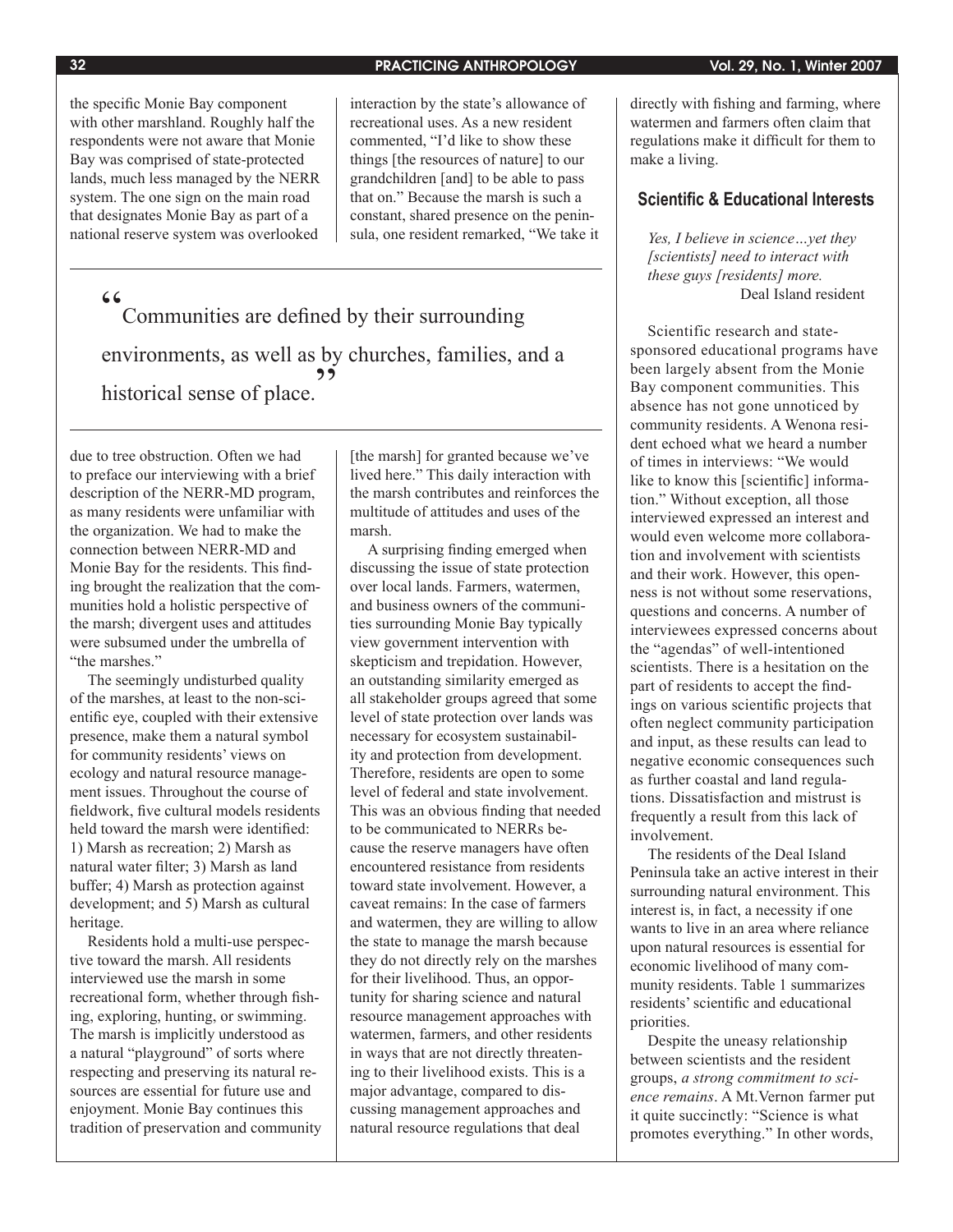interactive and collaborative approach to coastal and land management.

present.

As one young person commented, "I think it [communication] would be beneficial…the community is dying off…It [the community] needs to be preserved now." Scientific research is one way to open the eyes of tourists and new residents to the issues affecting the environment and the socioeconomic nature of the peninsula. The information and research must be localized; for example, more locally sitespecific issues pertaining to the needs of the communities must be conducted. "They [the scientists] might get something done," stated a long-term Chance resident. Scientific involvement can be inclusive of the communities' needs if direct collaboration is practiced and a genuine interest in the communities is

**Conclusions** 

 Our fieldwork within the communities of the Deal Island Peninsula uncovered a number of challenges and opportunities for continued engagement between scientists and residents. The marshes of Monie Bay capture both educational and cultural experiences shared by the residents of the Deal Island Peninsula. We were able to provide NERRs with a baseline assessment of community environmental values and uses of the marsh; scientific and educational priorities; and the need

| the farmers and watermen interviewed      | Table 1                |                                                                                                                                                                                                          |
|-------------------------------------------|------------------------|----------------------------------------------------------------------------------------------------------------------------------------------------------------------------------------------------------|
| believe in science because it is im-      |                        |                                                                                                                                                                                                          |
| portant to the daily operation of their   | <b>Resident Groups</b> | <b>Scientific Interests &amp; Concerns</b>                                                                                                                                                               |
| respective businesses. Science is what    |                        |                                                                                                                                                                                                          |
| guides their technology and conserva-     | Watermen               | water quality, salinity levels, and sources of pollution<br>impact of development, evolution of technology,<br>coastal erosion, increased collaboration with scientists                                  |
| tion practices such as incorporation      |                        |                                                                                                                                                                                                          |
| methods for chicken manure, building      |                        |                                                                                                                                                                                                          |
| ponds to control agricultural runoff      |                        |                                                                                                                                                                                                          |
| practices, and trapping methods. One of   | Farmers                | water quality, ecosystem change, and coastal erosion<br>sources of pollution, agriculture education in schools,<br>effects of marshes on ecology of farmland, increased<br>collaboration with scientists |
| the ways increased collaboration with     |                        |                                                                                                                                                                                                          |
| the scientific community could contrib-   |                        |                                                                                                                                                                                                          |
| ute to the preservation of the marsh and  |                        |                                                                                                                                                                                                          |
| farm land is through addressing these     |                        |                                                                                                                                                                                                          |
| scientific research topics described      | Other <sup>1</sup>     | water quality, development and impact, the utilization<br>of local knowledge in scientific research, various types<br>of wildlife and their effect on the land and marsh                                 |
| in the table above. As stated before,     |                        |                                                                                                                                                                                                          |
| residents' concerns arise over scien-     |                        |                                                                                                                                                                                                          |
| tists' intentions when resource users are |                        |                                                                                                                                                                                                          |
| silenced and regulated without a more     |                        |                                                                                                                                                                                                          |

to incorporate cultural heritage into resource management.

Deal Island Peninsula is representative of an area where one of the few remaining open spaces and traditional natural-resource dependent communities is confronted with rapid development. Future studies can be centered on the issue of cultural preservation and the impact of development. Though these communities remain almost three hours from Annapolis and Washington, DC, new residents continue to move into the area. Cultural conflicts arise when long-term residents and "transplants" clash over quality of life issues, property values, and social organization. This is an issue that is dramatically affecting their cultural heritage.

 Our research and fieldwork experience under the auspices of environmental anthropology has led us to some important conclusions and guidance that we believe to be helpful to continue this work on the Lower Eastern Shore. The local communities have a vested interest in preserving the marsh. Once we were able to tap into these cultural values that shaped the way residents perceived and interacted with the marsh and Monie Bay could we begin to more effectively collaborate with programs such as NERRs. Our concern is the future use of our findings and the evolving realities that face the residents—realities such as a changing environmental and social landscape.

There is a strong and wide-spread community interest in the health of the marsh and ecosystem processes. Through the integration of community cultural and heritage interests and needs into estuarine science, scientific and educational programs can be developed to target the needs of both communities and reserve managers. Informal talks and presentations, community ecological or heritage tourism, a visitor center or museum, and volunteerism are all specific projects community residents are willing to engage in and support with the broader scientific community and public.

Environmental values strongly affect the manner in which a society utilizes its natural environment for social and economic ends. Environmental anthropology explores how cultural values affect the uses and meanings attached to the environment. One of the primary objectives in soliciting cultural knowledge from a variety of stakeholders is to develop pattern of similarities and differences between this knowledge and unearth cultural models. The results would hopefully illuminate the best course of action for stimulating the communities to foster a relationship with Monie Bay that is mutually sustainable and worthwhile. The National Estuarine Research Reserve would want to select a program and possibly alter the environment that would most appropriately support and represent